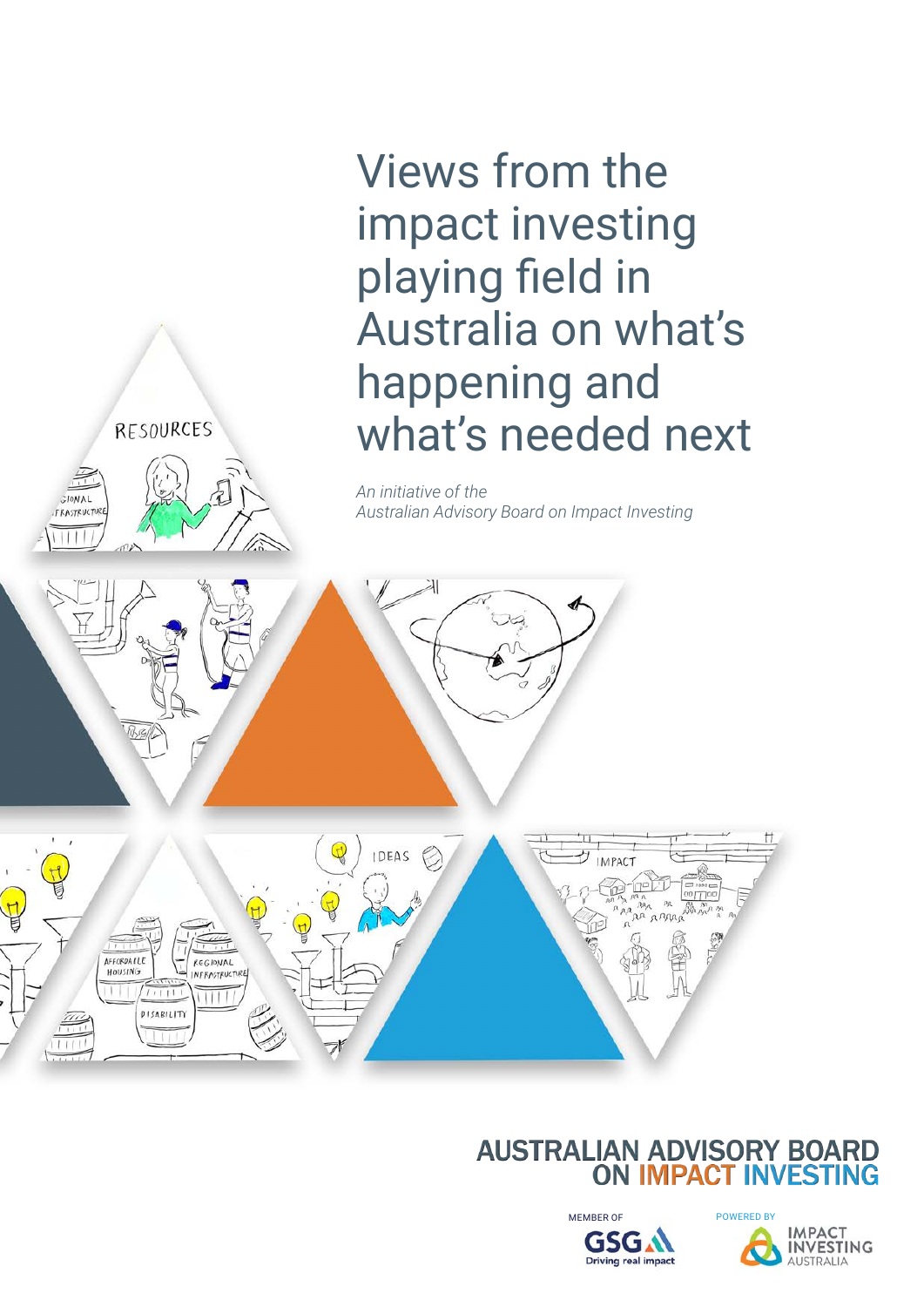Written: on behalf of the Australian Advisory Board on Impact Investing (AAB) by Regina Hill and Rosemary Addis with support from the team at Impact Investing Australia and the AAB's Strategy Working Group

December 2017

ISBN Print: 978-0-9925906-9-7

© 2017 Creative Commons Attribution 4.0 International Licence

Excepting source material and where otherwise noted, all material presented in this document is provided under a Creative Commons Attribution 4.0 International Licence. Licence conditions are on the Creative Commons website as is the legal code https://creativecommons.org/licenses/by/4.0/ legalcode. You must give appropriate credit, provide a link to the licence, and indicate if changes were made. You may do so in any reasonable manner, but not in any way that suggests the licensor endorses you, your organisation or your use.

#### **Acknowledgements**

The Australian Advisory Board on Impact Investing is grateful to its partners and to all of the people who participated in the field scan on which this report is based. We thank all of those who contributed to the study by participating in interviews and completing the field survey for their time and for being prepared to share their experience and insights. The Board is particularly grateful to the Lord Mayor's Charitable Foundation for the funding that it provided to support this work.



We would also like to thank the Strategy Working Group of the AAB for their oversight of this project. The work that has been undertaken has benefited from their input and guidance.

Any errors or mistakes in this document are the responsibility of the authors.

#### **AUSTRALIAN ADVISORY BOARD ON IMPACT INVESTING**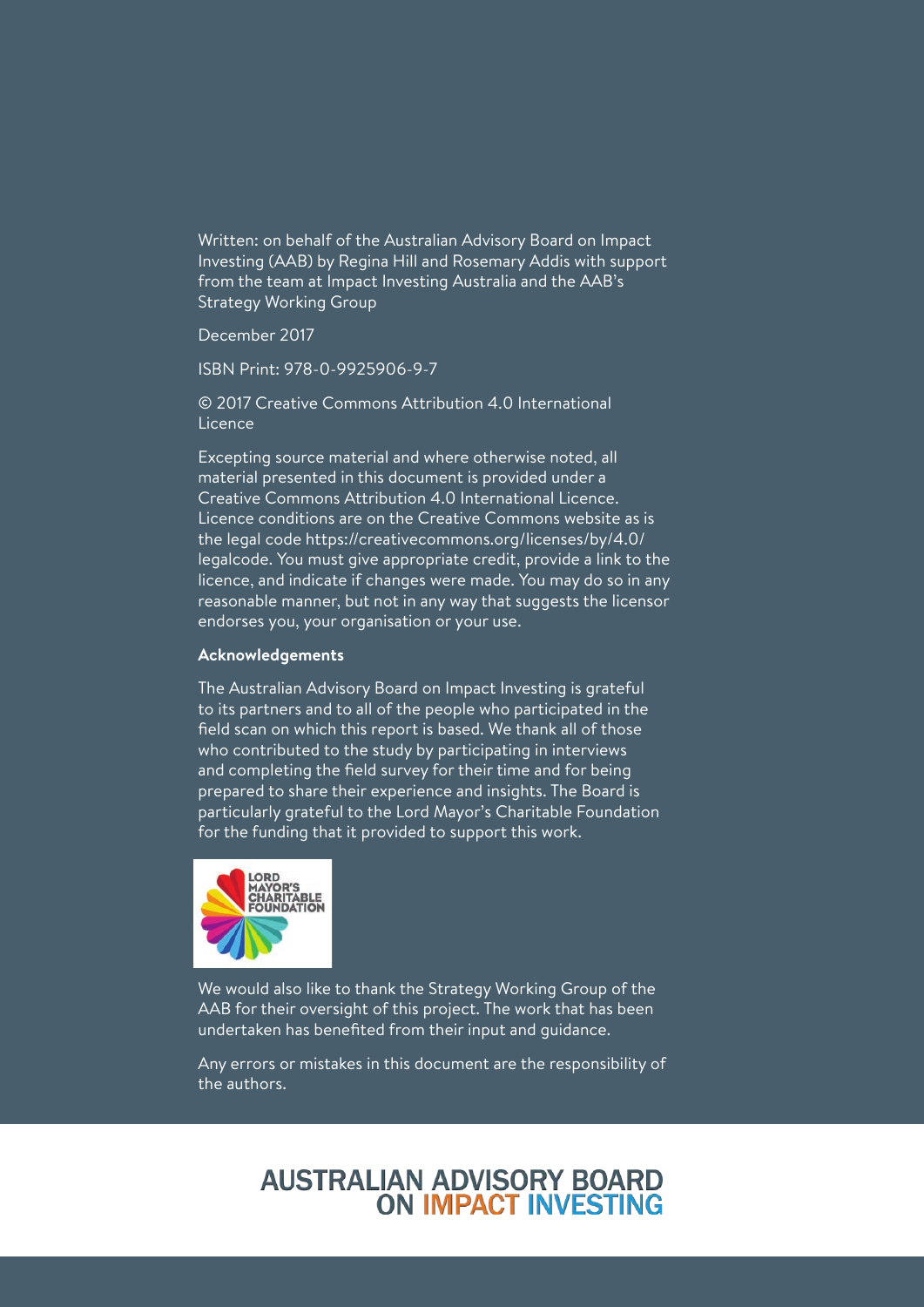# **A brief history of impact investing**

It is ten years since the term impact investing was first applied to describe the use of financing and investment approaches to deliver both a social, environmental or cultural return as well as a financial one.<sup>1</sup> Since then impact investing has grown and evolved significantly across the world.

Momentum and focus are building around frameworks like the UN Sustainable Development Goals (UN SDGs) to help drive outcomes and more people, organisations and governments are starting to get involved. There is a growing acknowledgement that governments cannot be expected to do everything, that there is a role for us all to play and that there are other resources that we can - and need to - draw on to improve the quality of life for people and the sustainability of the planet.

Recent market sizing activity conducted by the Global Social Impact Investment Steering Group (GSG) indicates that there was 29 percent compound annual growth in impact investment assets under management from 2010-2015 and US\$138 billion in assets under management by the end of 2015.<sup>2</sup> Market development internationally is accelerating rapidly. Outcomes funds at scale ranging from US\$200 million to US\$1 billion are in development and mainstream financial institutions are mobilising. The potential for growth is significant and the GSG has set targets to exceed US\$300 billion in investments actively targeting new solutions for impact by 2020.<sup>3</sup>

For a number of years Australia has batted above its weight on the international stage in advocating for and supporting the development of impact investing. Australia was the only country outside of the G8 that was invited to participate in the *Social Impact Investment Taskforce* established by the G8 in 2013 to catalyse a global market for impact investing and Australia continues to hold a seat on the GSG which succeeded the G8 group in 2015 and now has 17 member countries.<sup>5</sup> The Australian Advisory Board on Impact Investing (AAB)6 works alongside national advisory boards in these 16 other countries, informing the work of the GSG to take impact investing to a global tipping point by 2020 and exchanging lessons, tools and data across jurisdictions so that everyone moves faster and more effectively to take impact to scale.

#### Global market size and forecast 2010 to 20204





<sup>1</sup> https://www.rockefellerfoundation.org/our-work/initiatives/innovative-finance/

<sup>2</sup> GSG 2017<br>3 Ibid

**Ibid** 

<sup>4</sup> Ibid

<sup>5</sup> The GSG's members include 13 countries plus the EU, as well as active observers from government and from leading network organisations supportive of impact investment. http://www.socialimpactinvestment.org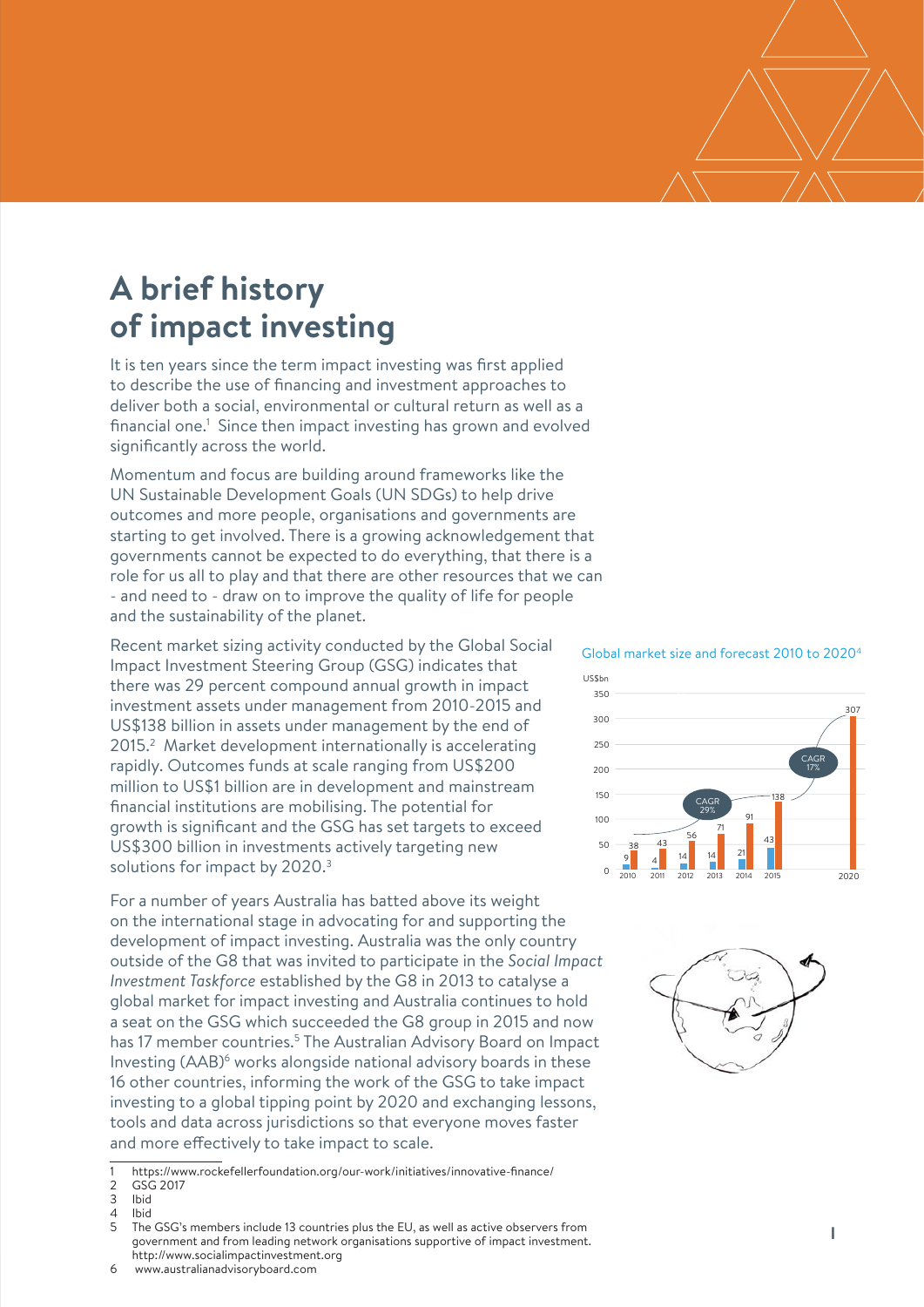#### **Why undertake this field study?**

The AAB's goal is to support the development of impact investing in and from Australia. The aim is to enable an ecosystem that delivers better outcomes for people and the planet by contributing to strong communities, through job generation, improved health care and education, more affordable housing, new solutions to poverty, better outcomes for the environment and the preservation and promotion of a vibrant arts and culture landscape.

The developments we have seen in impact investing in and from Australia are still relatively modest. Although we have a smaller population and economy compared to others, we also have wealth, capacity for world leading research and development and deep pools of institutional capital. There is significant untapped potential to harness impact investment to help drive innovation and impact at scale here and in our region. Without proactive commitment to accelerate development in this market at some scale, Australia's early and competitive leadership position will be lost and so will promising opportunities to attract talent, capital and innovation that can benefit many who need it most.



Since 2014 the AAB has been bringing together people, ideas and resources to help tackle big issues affecting Australia and our region. The AAB's work has consistently been informed by practitioner and participant experience and voices from across the impact investing ecosystem. The AAB's 2014 strategy to help catalyse impact investing in Australia, *Delivering on Impact*, was informed by market soundings conducted in early 2014 which, in turn, were informed by field work conducted for the earlier *IMPACT-Australia: Investment for Social and Economic Benefit* report in 2012*.*

This report reflects what the AAB has heard from a further round of market soundings conducted in October and November 2017 to assess what has changed over the last three years, what is happening and what is needed next to inform the next wave of strategy to support the ongoing development of the impact investing field. The AAB hopes that sharing these insights will help those interested and involved in impact investing to see how they can support the ongoing development of impact investing and work together to deliver positive outcomes for people and the planet, both here in Australia and overseas.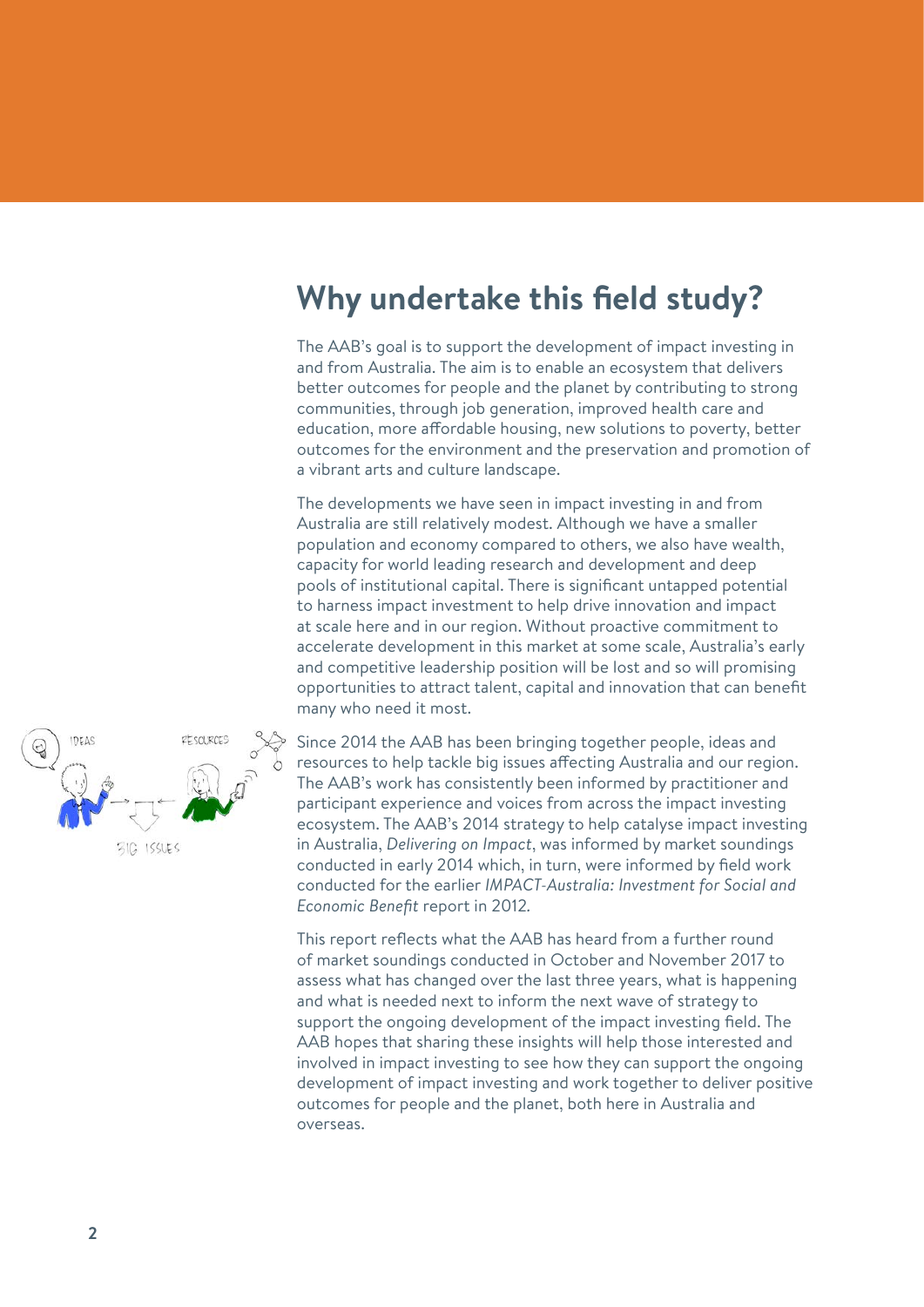This field scan involved interviews, worked case studies and a broad based survey supplemented by research on the current state of the field and emerging trends locally and overseas. On behalf of the AAB, the team has spoken one on one with more than 45 people who are involved in impact investing and conducted a survey which received over 40 responses to try to understand what people on the ground think has been happening in the impact investing field in and from Australia and what is needed to help drive impact going forward.

#### **What is the state of the field?**

Impact investment optimises risk, return and impact to benefit people and the planet. It does so by setting specific social, environmental and cultural objectives alongside financial ones, and measuring their achievement. By linking innovative responses to challenging issues with innovative financing, impact investing seeks to do more than just increase the funding available to do good; it also seeks to harness innovation to increase the impact that comes from the application of those funds. The intention is to help super charge activity and achieve impact at scale.

There are many people who have helped to nurture the development of impact investing in Australia. Social entrepreneurs and not for profit (NFP) and for profit service providers are designing and delivering innovative activity to respond to social, environmental and cultural issues. Institutional and corporate investors, philanthropists and, now with the evolution of crowdfunding platforms, retail investors or consumers, are putting up funds to finance those responses.

Governments are playing an important role commissioning and funding activity and setting a regulatory and policy environment to foster impact investment.

Financial and other intermediaries are helping to link different parts of the system. And a range of other market enablers or builders are working at a system level to help build the resources, processes and infrastructure required to support impact investment activity.

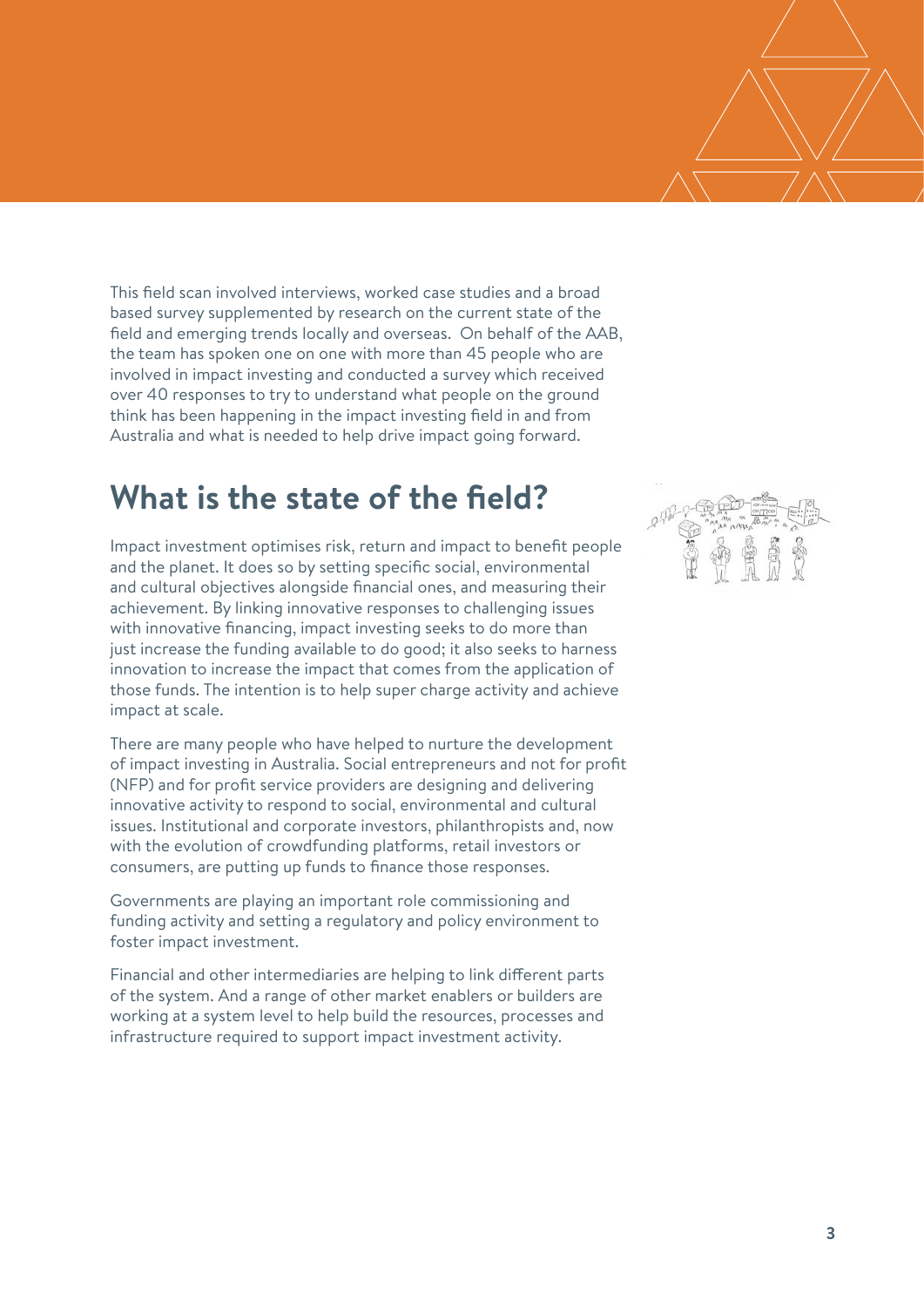

#### The impact investing ecosystem involves a number of actors

*"More people are talking about impact investing."* 

> *"The market is growing."*

*"Different people are getting involved."* 

*"Early movers and innovators are demonstrating the potential of impact investment."*

The good news is that almost everyone we spoke with told us that the field has developed over the last few years. There is a sense that we are starting to build a track record of investments and, for most people, that we are moving from early stage exploration, where activity was happening in a more ad hoc or uncoordinated way, into the early stages of market building. People can see a field of practice taking shape.

We spoke with a number of policy makers and officials working in government as part of this field scan. Government representatives also participated strongly in our survey, with 29 percent of survey respondents coming from within government. A number of people working within and outside government with whom we spoke noted that the level of government interest and activity in the impact investment space is growing.

Governments are putting resources toward exploring the field. Queensland and South Australia have implemented social impact bonds (SIBs) following the lead from New South Wales, and Victoria has SIBs in development. The Australian Government has taken steps to get involved domestically, with social impact investment principles in place to guide activity, a bond aggregator to finance community housing in design and a commitment to support social enterprise. Looking regionally, Australian Government development policy and programs have focused on supporting innovation, impact investment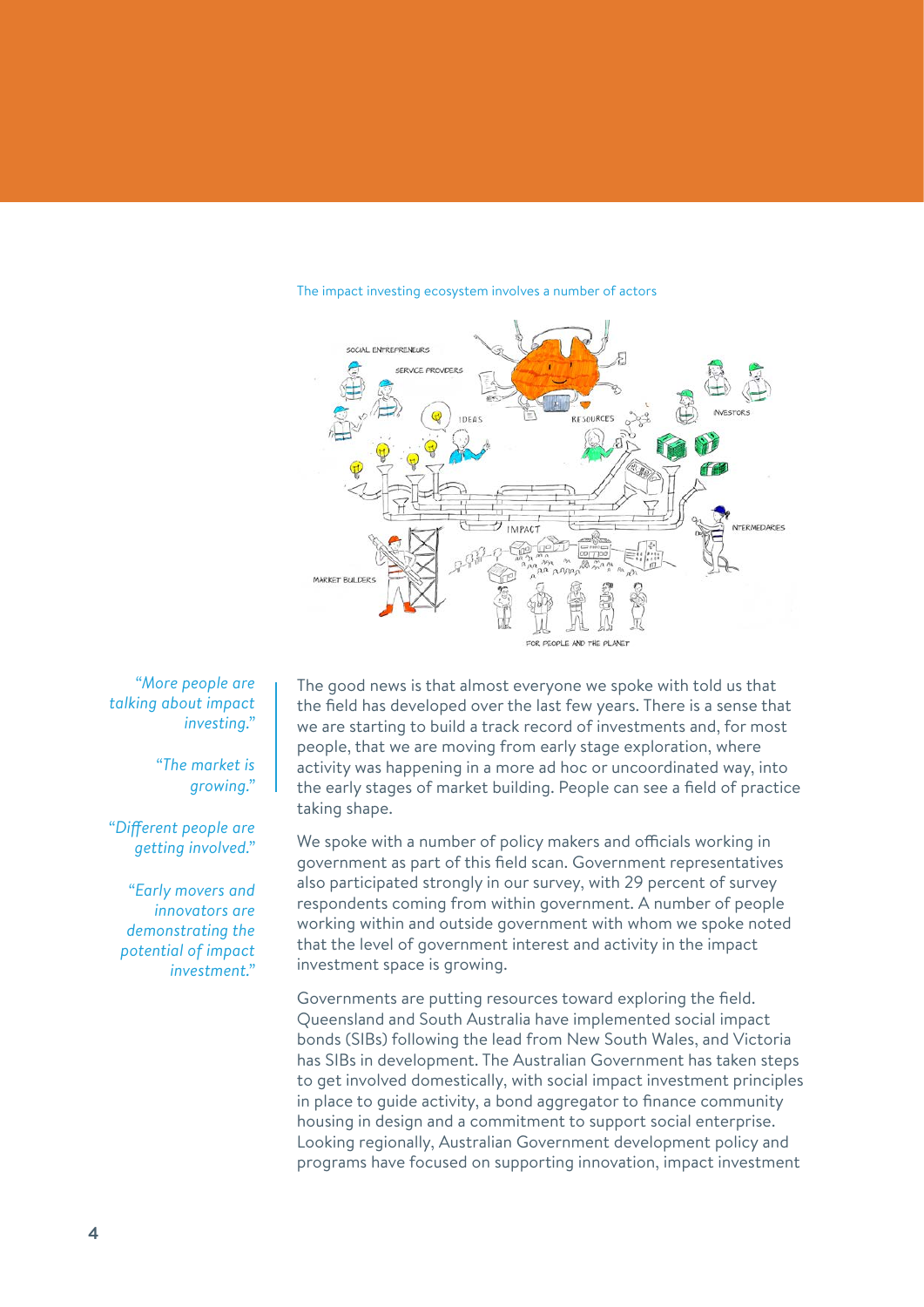and cross-sector engagement, including activity such as the Investing in Women and Pacific Rise initiatives and the recently established Emerging Markets Impact Investment Fund. All levels of government, including local governments, are starting to look at outcomes based commissioning and social procurement options.

There is a sense that the UN SDGs and ideas like shared value have played a role in helping to generate interest in impact investing and that some companies are starting to change how they think about both their business activity and their investments to look for opportunities to *"do good while doing well".* QBE's Premiums for Good product was cited as a leading example of this.

While there has been movement right across the ecosystem, when we spoke to them, people clearly said there is potential to do more, to support more activity and mobilise more capital for investment, both in Australia and overseas.

Perceptions about how big the impact investing market might be varied depending largely on the views people had on:

- How effectively mainstream service providers can be drawn into impact investing and encouraged to coordinate and innovate to achieve change at scale;
- Whether institutional investors can be engaged more effectively, particularly superannuation funds;
- How strongly corporate investors can be engaged in relation to both their business and investment activity;
- How consumer power can be harnessed to help drive that; and
- How broadly governments will start to take up outcome based contracting models, not just through SIBs but also through the application of impact investing principles to day-to-day commissioning and procurement activity.

The potential prize for getting things right is substantial. Past estimates that the impact investing market in Australia could reach \$32 billion by 2023<sup>7</sup> are seen as being conservative by some people, especially if larger institutional investors really engage.

Having said that, it was also clear that people think that there is still work to be done and some significant challenges and gaps to be overcome to realise that potential.





<sup>7</sup> *Delivering on Impact*, Impact Investing Australia 2014, p.3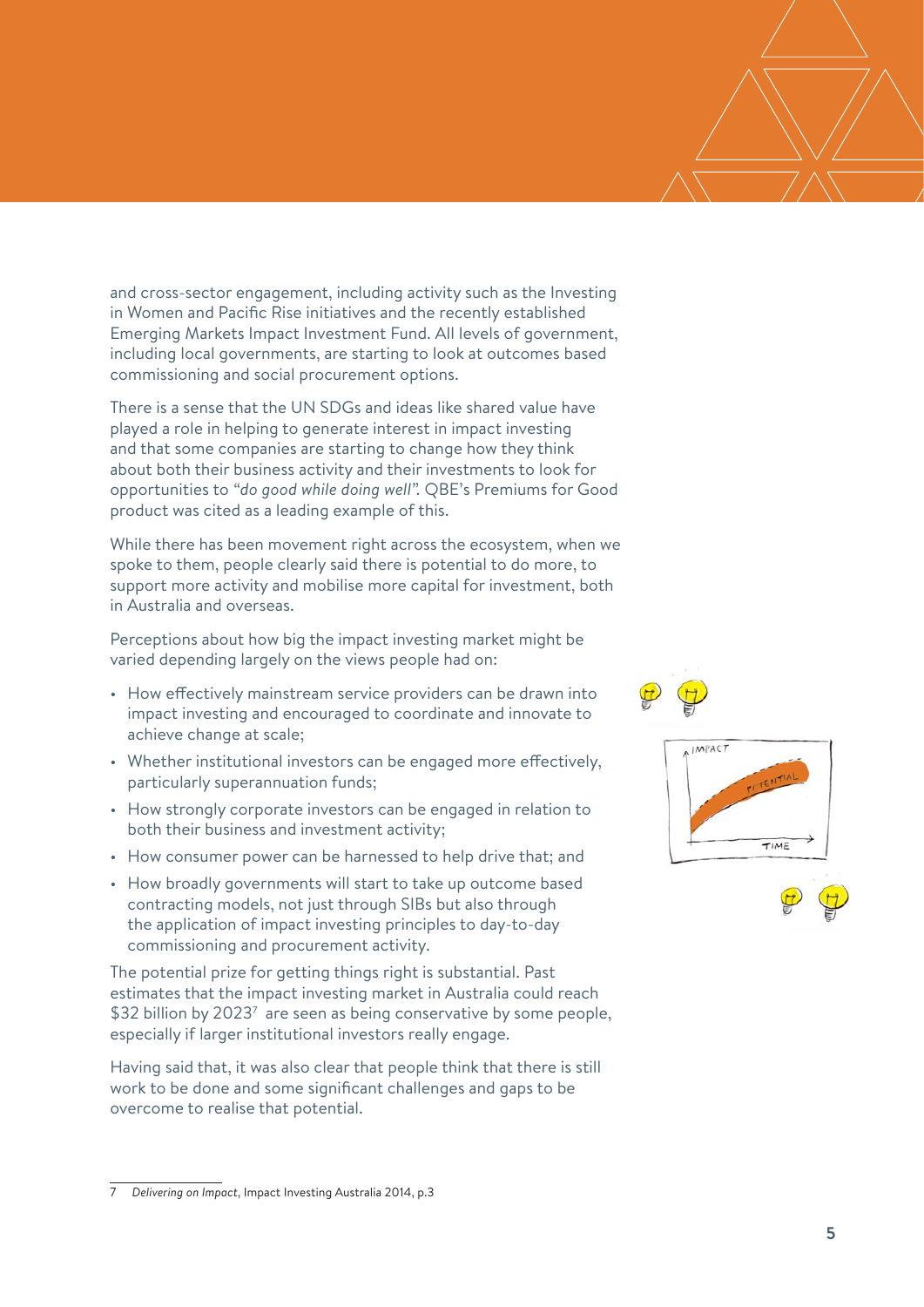

*We need: "Greater investment in investment readiness work to create the pipeline"* 

*"[To] deepen engagement with institutional investors" and get more "impact investments of scale with the required risk/return characteristics."*

> *We need: "[To] build [the] capacity of NGOs to engage in impact investing"*

## **Scaling impact investment**

When asked about the potential to grow impact investing in Australia, people raised the issue of scale again and again. Reaching scale was seen as being important to be able to realise the full potential of the Australian market, but scale meant different things to different people.

On the financing side people talked about needing to build a stronger pipeline of investments and to increase the size and change the structure of investments so they would be more attractive to large scale investors. There was a clear view that if the impact investing field was to grow in terms of the level of investment, activity and impact then more work needed to be done to ensure that there was a steady stream of investable opportunities. There was also a view that the key to achieving a step change in activity and investment was getting institutional investors, particularly superannuation funds, to engage and that that would require larger sized investments that met those investors' minimum liquidity, risk and return requirements.

People in government and service delivery usually talked about scale in terms of increasing the reach and impact of activity. For these groups the size of the investment was less important than its impact.

What came through clearly overall is that there is a need for both. The key questions were: how do you do it and who will drive that activity.

In many of the conversations that we held there was a sense that, so far, momentum has been finance-led (as opposed to being activityled), which is a pattern that is common across a number of impact investing markets globally. Investors and financial intermediaries are seen as playing a key role in "pulling" activity into and through the impact investment system. Governments are too, including by trying new commissioning approaches and financing models like SIBs.

Some social entrepreneurs and larger scale service providers have been part of that, leveraging early enterprise and investment development funds and participating in SIBs. But for many service providers, whether for profit or not for profit, impact investing is still a grey area. Some do not yet understand impact investing or see it as being relevant to them, others find it difficult to work out how to link into investors to harness more and different resources to support their work, and some find it too costly and time consuming to get involved.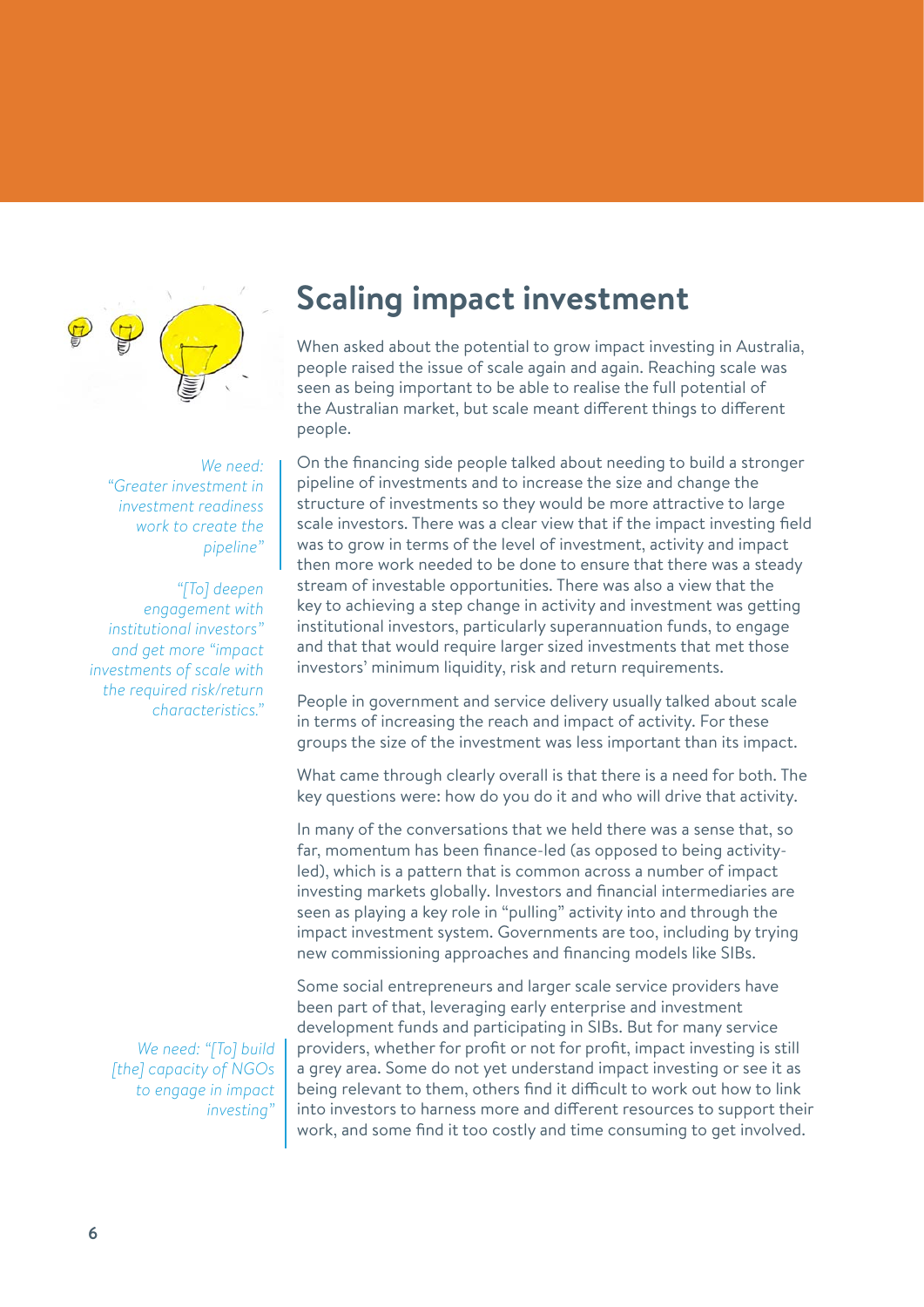Most investment activity to date has tended to take place on a transaction by transaction basis and generally involved relatively small scale investments. In many cases neither funded innovations nor transactions have been designed to scale. As a result of that, transaction costs and lead times have stayed relatively high. This has discouraged some players on both the activity and financing side from entering the impact investing system.

We heard that a number of people see innovation happening on the ground and can see opportunities for investment, but much of that activity is happening outside the current impact investing ecosystem. The activity does not seem to be "pushing" into the ecosystem in the way that it could, certainly not at scale. We heard that market dynamics have not yet shifted and power still seems to rest with the funding side.

The views from people across the impact investing ecosystem provided a clear sense that there is a need to balance up the dynamics in the current system and get both "push" and "pull" factors working in sync to drive impact at scale. Indeed, some people indicated the system should be activity or service innovation-led rather than finance-led to ensure that effort and activity is focused on the right sorts of issues and responses.

Balancing up the ecosystem to drive impact at scale



It was clear from discussions that people's experience is informed by where they are most active in the ecosystem and that it will take work on both ends of the pipeline to 'balance' the system. There was recognition that a lot of work still needs to be done to engage service providers and investors, to build awareness and a more informed understanding of impact investing, to better connect investment opportunities with (appropriate) prospective investors and to encourage a more pro-impact investing mindset.

*We need: "[To] increase mainstream awareness of the concept of Impact Investing."*

 *"[To] educate investors of all types to the opportunities in this space"* 

*We need: "[To reduce] the transaction costs required to negotiate and execute impact investment"*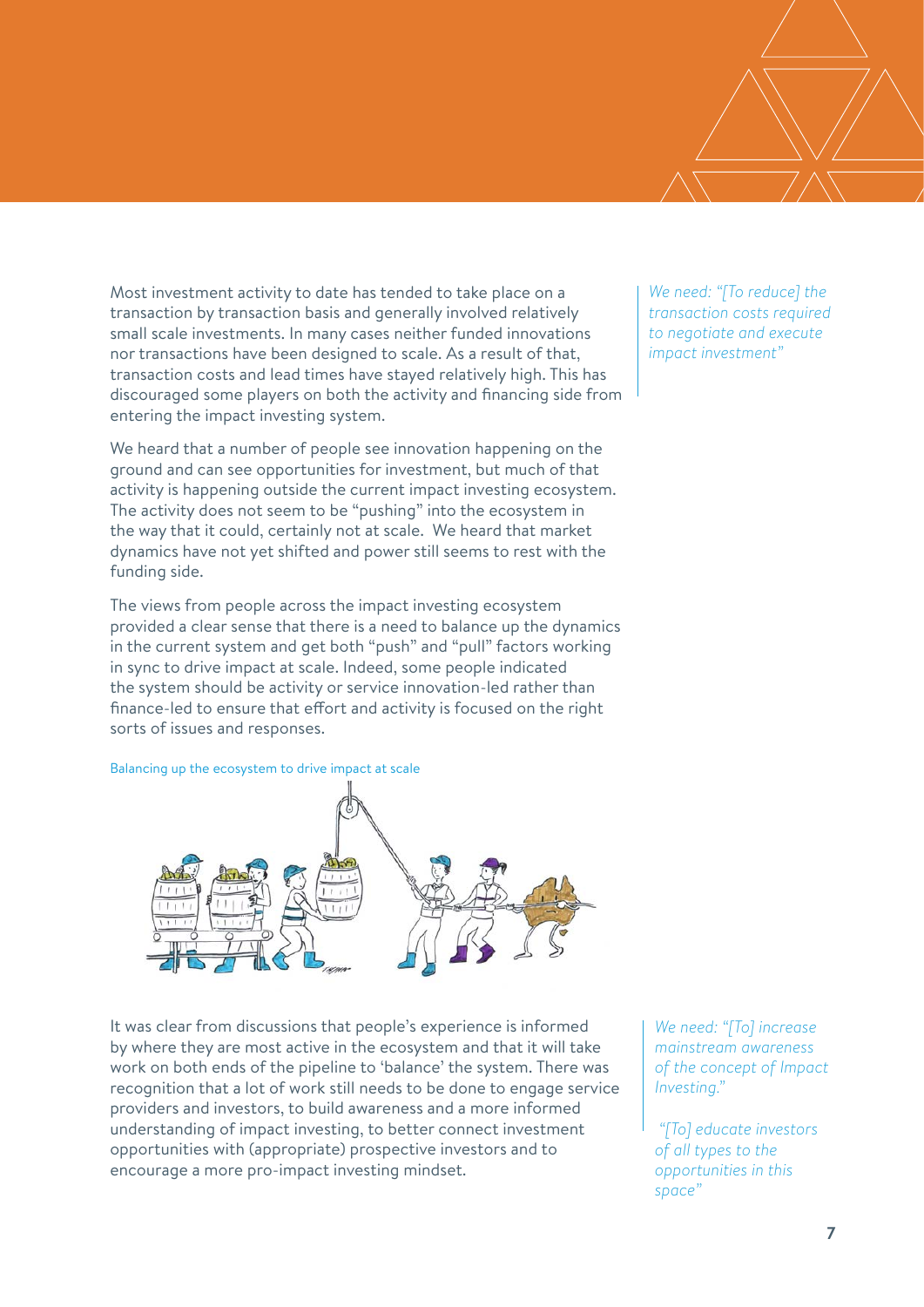*We need: "To be able to replicate and scale what we are doing to have a bigger impact"*

People also highlighted that achieving impact at scale will require designing for scale, both within individual transactions, to make sure that they have the potential to grow or be replicated, and at a system level, to support innovation and drive impact on a broader basis. People observed that the fragmented nature of the Australian social service sector has tended to foster competition and mitigated against organisations designing for scale beyond their traditional local area of focus or working collaboratively to drive innovation at a service or system level.

There was a clear sense that some development of mindsets, skills and capability will be required to overcome these challenges. There was also recognition that specialist intermediaries will be needed to support this work. The Australian Centre for Social Innovation (TACSI) was cited as one example of an intermediary providing this type of support.

### **The need for a broader, more knowledgeable specialist intermediary market**



A really strong message came through that there is a big gap in the number and mix of knowledgeable intermediaries who have the skills and networks to help develop and connect innovative responses to challenging issues with investment. People noted that there is a need to ensure that there are intermediaries who can help design activities to drive innovation and scale, as well as ones who can help structure investment products and transactions. A number of people noted that it takes a range of multi-disciplinary skills and experience to do this well.

Some people reflected that as a track record of impact investment is only starting to build in Australia it makes sense that the knowledgeable intermediary market is still quite thin. However, it came through clearly that this is a part of the ecosystem that needs to be strengthened in order to support growth. The entry of new, specialist impact advisors, such as Brightlight, has been welcomed, as

*We need: "[A] deeper field of financial intermediaries capable of bringing together and preparing service providers for potential involvement in impact investments."* 

*"[To] encourage and support the development of the advisory and intermediary market on both the invest and investor sides"*

*"Financial intermediaries with access to a comprehensive field of skills and expertise - ranging from social outcomes through to commercial / financial."*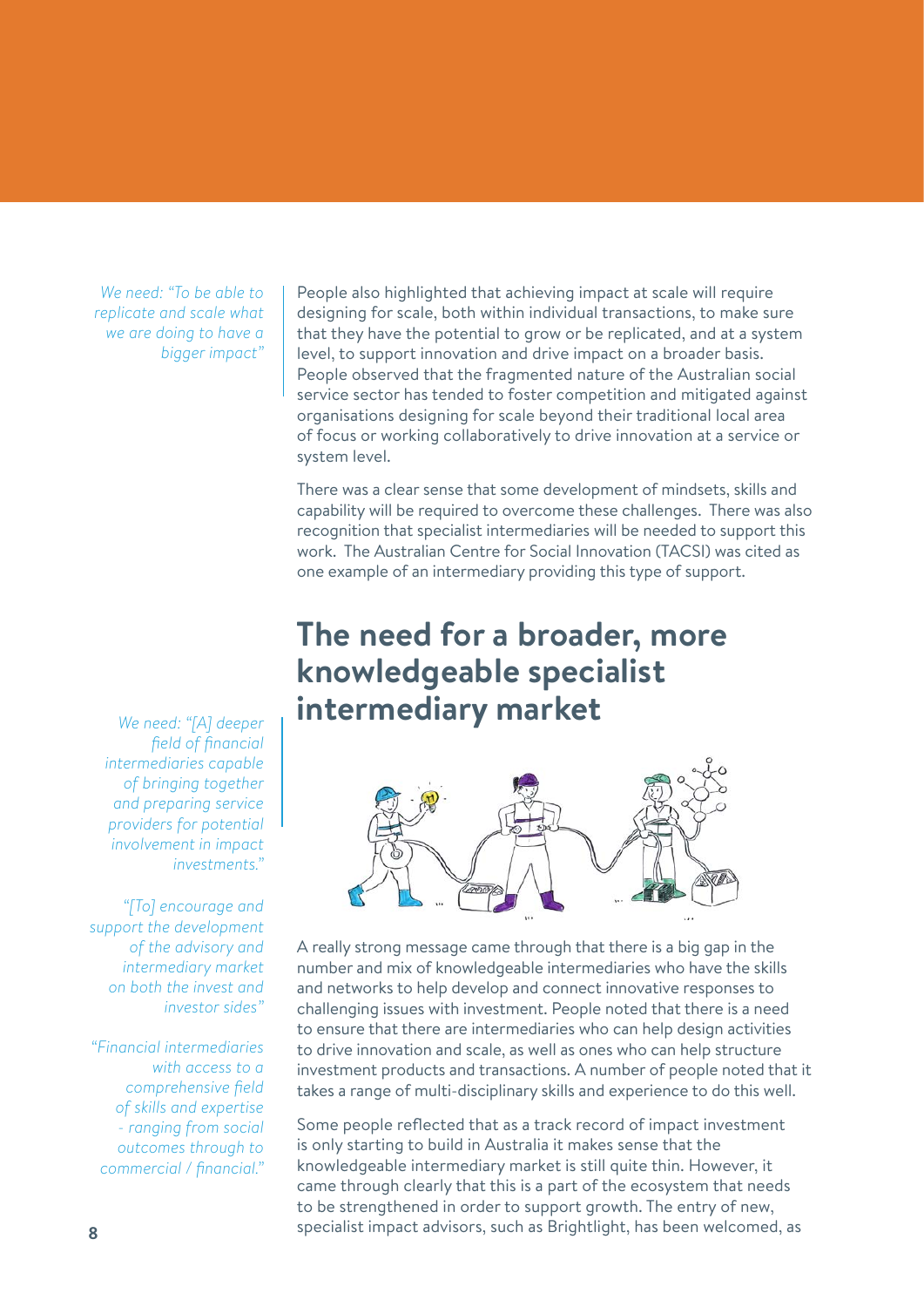has the move on the part of some mainstream players and commercial banks to develop the skills required to work effectively in the impact investing space.

While many people highlighted the demand for specialist advisory services, some experienced players also observed that there does not appear to be the same willingness to value and remunerate those skills and services as there is in the mainstream commercial investment market. They noted that this is likely to affect the sustainability and growth of the intermediary, and also the market building, parts of the impact investment ecosystem and suggested that it will be important to get the pricing and incentives right to be able to build and maintain those parts of the system. This raises a chicken and egg issue, as growth will be slower without intermediaries and qualified people, and specialist organisations will be reluctant to enter the market if they cannot sustain their efforts financially and be recognised for the value they create.

### **The need for more creative and more recognisable investment products and approaches to draw in investors**



*We need: "[An] expanded suite of impact investment products suitable for wholesale and retail investors"* 

*"A scalable platform/ clearinghouse for impact investment opportunities"*

Related to the need to strengthen the financial intermediary market, a number of people spoke about a need to get smarter and more creative about how investments are structured and packaged. Some had a particular focus on how this could draw larger, more conservative investors, such as the superannuation funds, into the market.

Some people talked about achieving that by combining different types of capital in more layered and staged investments. Others focused on using more recognisable investment products and packaging options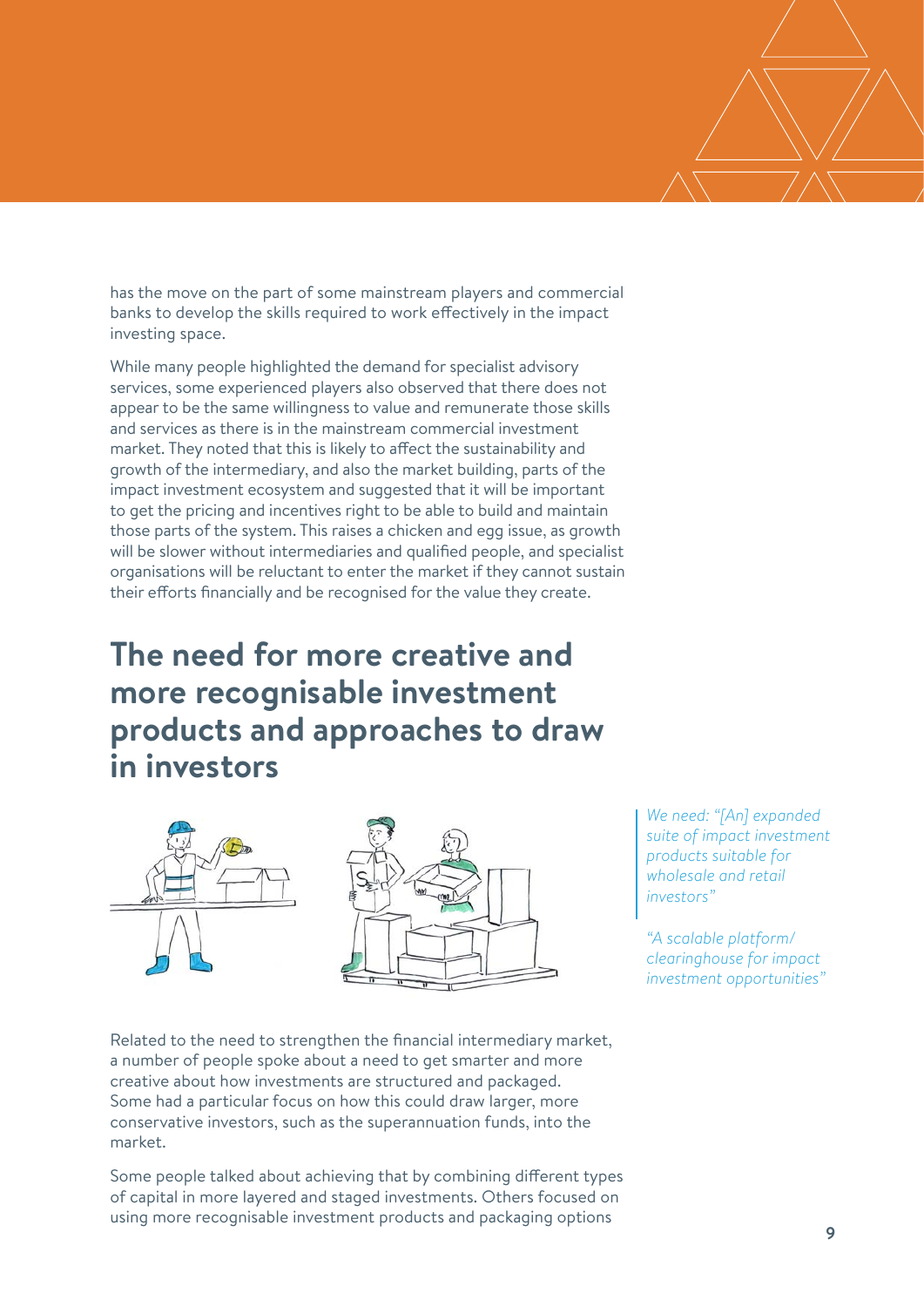to make it easier for investors to identify and assess investment options. Green bonds and some emerging fund models were identified as an example of this as they look like standard investments on the outside but include impact investments on the inside.

Some people also talked about aggregating and streamlining activity as a way of making it easier to match investments to prospective investors as well as a way of being able to put together investment options that can better meet the size, risk and return requirements of larger scale investors. Wholesale funds were identified as an approach that could be used to do this.

Some people spoke of a need to get *"asset owners and mainstream intermediaries moving beyond peripheral investments to [a] more sophisticated thought process around the role of impact investing in their portfolios."*

Aligned to this, there was also discussion about how to better "match" investment opportunities to prospective investors in a way that could best leverage different kinds of capital from a whole of market perspective. The focus was on trying to get different types of investors to play in different parts of the investment field in a way that would allow the market to best leverage the different appetites that investors have to invest. Just as in the commercial field where you take different types of investment opportunities to different types of investor, there is a need to segment investors in the impact investing field. For example, institutional investors are more likely to be attracted to larger scale, asset-backed investments and philanthropists might have more ability to provide more flexible catalytic capital.

*We need: "Access to early stage / speculative investment to support innovation."* 

*We need: "[To] enable / unlock government and philanthropic funding for early stage for purpose for profit ventures to build the pipeline of investor ready opportunities"*

#### **The search for catalysts**



A number of people observed that, relative to overseas markets, Australia does not seem to have as high a proportion of people who are prepared to go first, to be more flexible or to take a reduction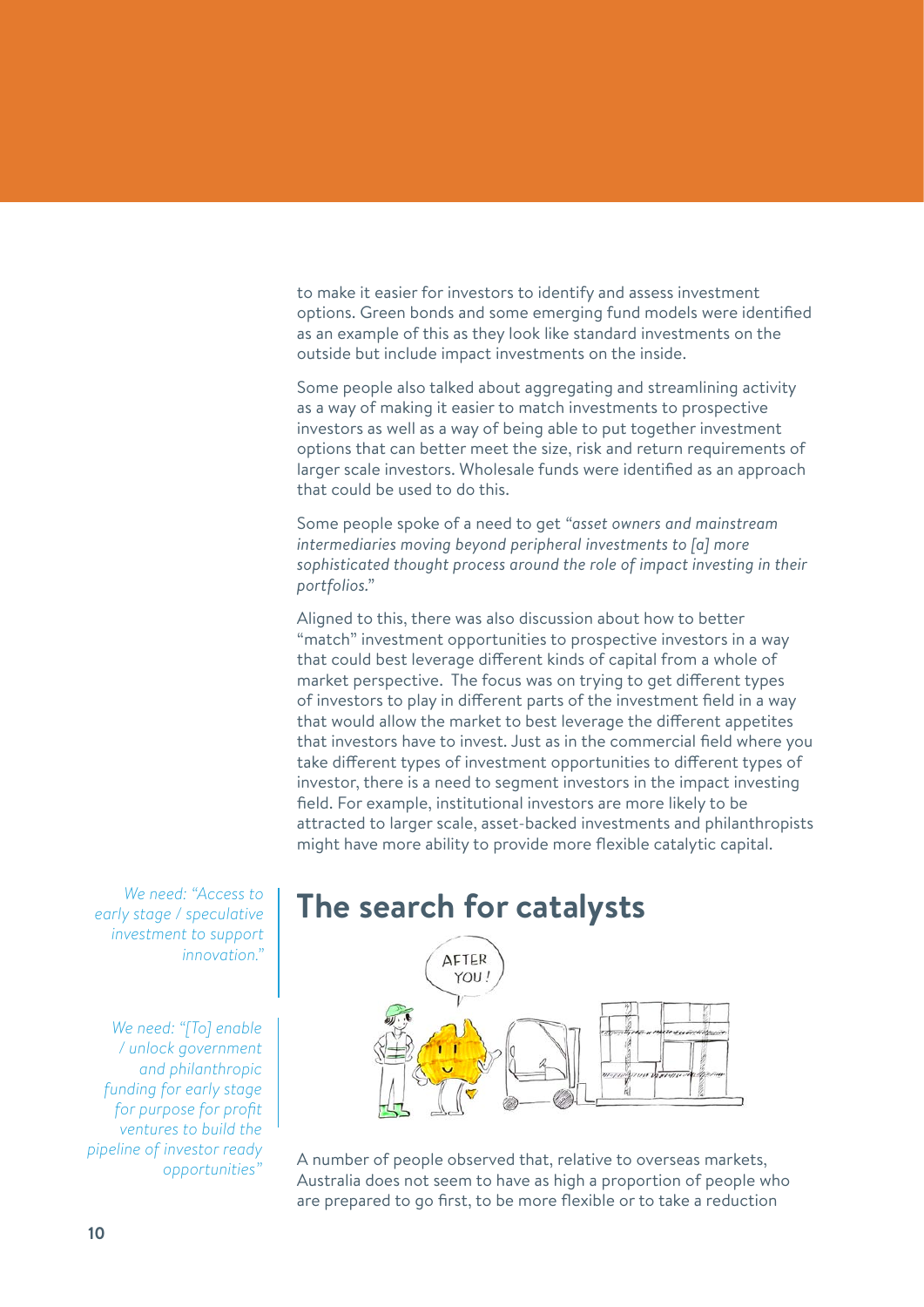in financial return to mobilise activity or unlock other capital or innovative activity. People who raised this generally saw governments and philanthropy as the logical sources of this type of capital.

This "gap" in catalytic capital is reflected in recent market benchmarking data. An investment benchmarking study conducted by Impact Investing Australia in 2016 identified that 24 percent of active Australian investors were prepared to take a sub-market return<sup>8</sup> compared to 34 percent globally in the latest *GIIN Impact Investor Survey* conducted in 2017 . 9

People told us that this is a barrier to growth and that having access to more flexible capital can play an important role in helping to build confidence, reduce risk and draw in more investment. They noted that it can also be used to demonstrate new ways of doing things and support broader based market building activity, which struggles to get funded now.

Some people observed that the overarching drive for 'market' rates of return brings with it certain risks including the risk that the impact investing field will:

- Not fully recognise and build in the real cost of realising social, environmental or cultural outcomes;
- Not appropriately value the outcomes delivered, which could result in a 'commoditisation' of impact; and
- Limit the diversity of issues invested in, and potentially reduce the propensity of people to invest in those perceived as having a higher risk return ratio.

It was also observed that in some cases transactions appear to be priced too high because risk and liquidity factors have been mis-priced and/or are not yet sufficiently understood, which has implications for the take up of investment opportunities.

People also spoke of a need to support innovation and the development of investment opportunities from conception through early incubation, investment readiness and growth in order to develop a stronger pipeline of investment ready opportunities. Some people noted that they thought more needed to be done to support the early stage development and growth of social businesses and social enterprise in order to support that pipeline development and help build out the impact investing field.

<sup>8</sup> *Impact Investing Australia 2016 Investor Report*, Impact Investing Australia 2016, p.26

<sup>9</sup> *Global Impact Investing Network Survey 2017, p.2*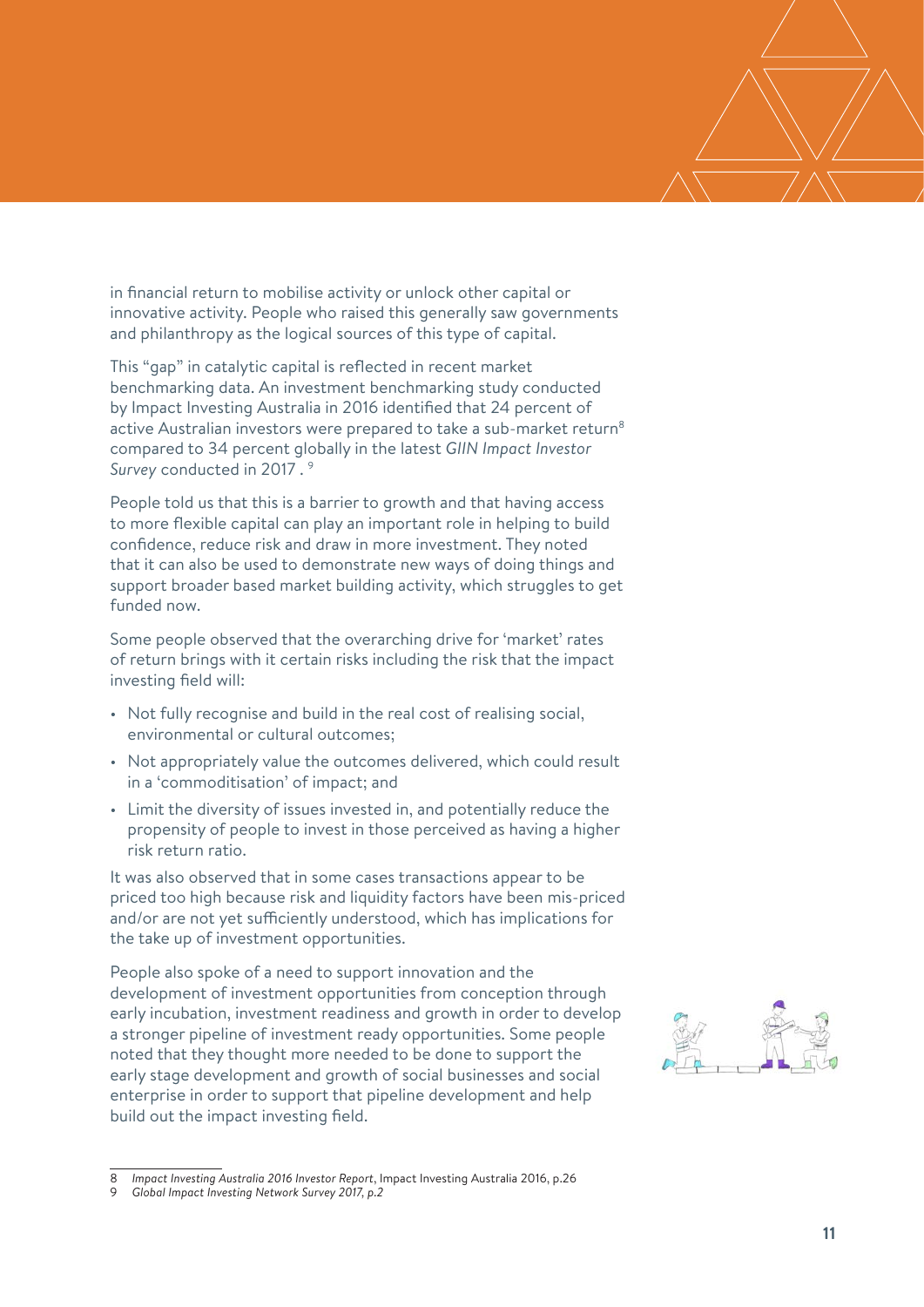*We need: "Active participation by Federal and State Government to facilitate and enable the sector."*

*"Leadership from government as in the UK, including dedication of significant funding to build the market."*

*We need: " Better economic analysis to demonstrate potential cost savings to governments from innovation and encourage more Treasury 'push'*

*We need: "B Corp enabling regulations."" Better and simpler legal structures."" More amenable tax treatment for PAFs that make impact investments that generate a loss."*

**The role for governments**



As noted above, many of the people we spoke to recognised and were pleased to see, that Australian governments are clearly interested in and starting to get more engaged. Having said that, there was a strong sense that there is still a lot more governments can – and need to – do to help build interest and confidence and to incentivise and direct activity.

A number of people thought that it was important that governments do more to signal and support activity around potential investment 'sweet spots' - issues where there is clear policy interest, a need for innovation and where the nature of the prospective investment opportunity could attract larger scale investors. People identified areas such as affordable housing, disability, regional infrastructure and renewable energy (although it was acknowledged that the latter may cross over into complex policy territory).

Some people, including policy makers, also identified outcomes based contracting as an ideal area for action on the part of government as a means of strengthening the focus on results and providing a mechanism for encouraging broader based impact investment activity. *"I think results based contracting has greater opportunity for growth given its lower transaction costs."*

In addition to the above areas there was also a sense that there is more that governments can do to address outstanding regulatory barriers and constraints, particularly in areas that inhibit institutional and philanthropic investor participation. Some people brought up corporate structures that support impact driven business and enterprise development, including B Corporation legislation, to encourage corporations to embed sustainability and impact in their business models. Others spoke about the need to review regulatory and taxation structures to support investment, including mission and program based investments on the part of philanthropists. People also noted that there is still an ongoing need to clarify fiduciary duties and the ability of trustees to incorporate impact investments as part of their funding portfolio.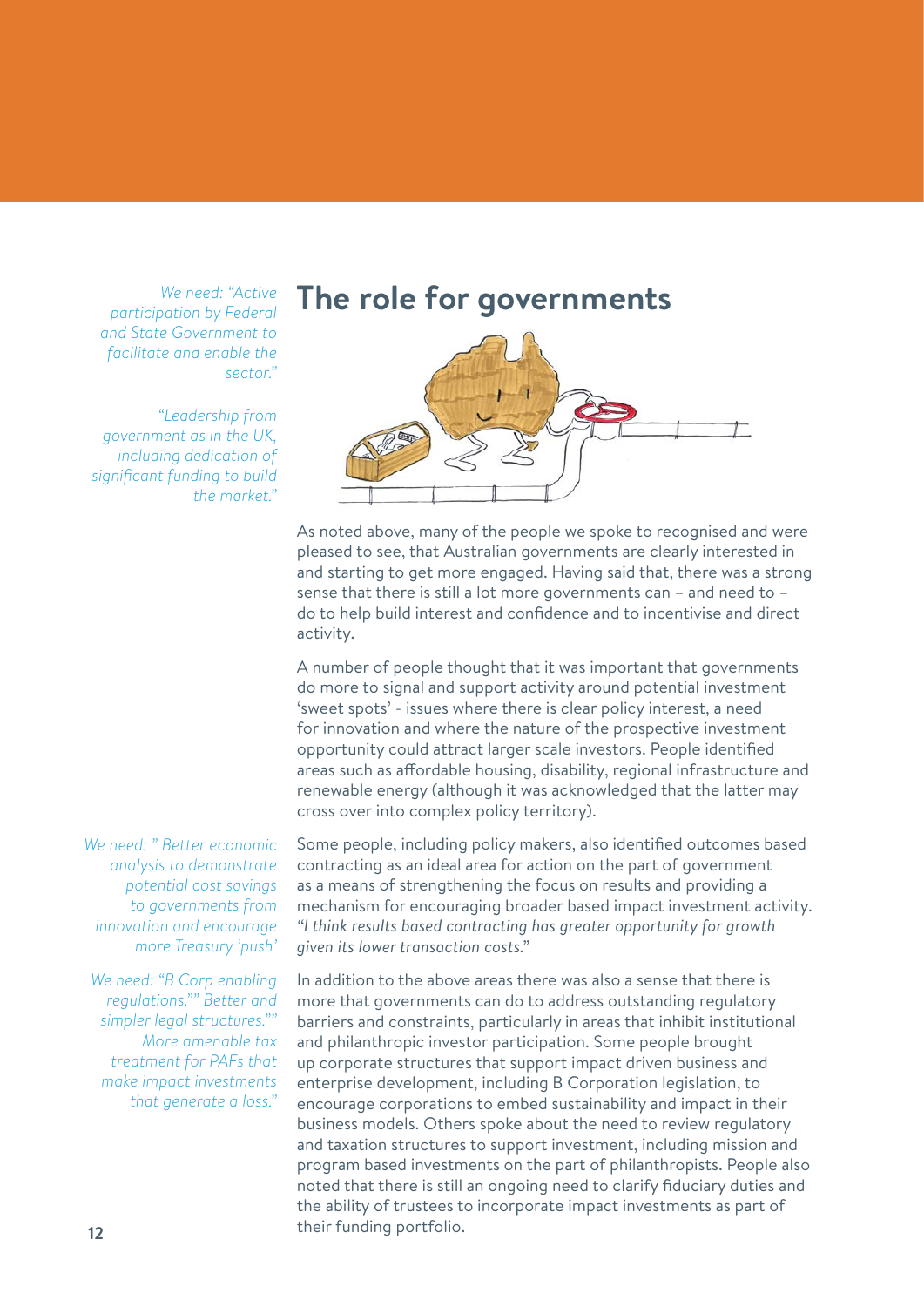Other people we spoke to said they'd like to see governments take a more active role to support market building activity.

Some people also noted that there was a role the government could play in helping to support a peak body or membership group to help guide and coordinate the development of the sector.

Early steps to take up some of these roles were welcomed by many we spoke with. They noted some governments are developing specialist internal teams to work on impact investing and there has been more focus around outcomes based commissioning and contracting. The New South Wales Government, in particular, is clearly recognised as demonstrating early leadership in the impact investing space. Recent Commonwealth Government activity in relation to affordable housing and in the international development space are also seen as welcome and helpful signals for the market, as are steps by at least some (particularly State) governments to take on more of a role in supporting awareness, education and market building activity.

But it is also clear that there is *"limited understanding of (the) potential (of impact investing) within governments.*" It came through clearly from those within, as well as those outside, government, that there is still a need to continue to work with and within governments to build a better understanding of what impact investing is, how it can support government policy objectives and what is required from government to support and leverage that potential.

Some people noted the added complexity of overlapping policy and funding accountabilities across the different levels of government and that this may constrain the types of activity likely to attract finance. Some noted the need for governments to work out ways to help navigate that and try to make sure that their activity is additive and complementary and that the market signals coming from government are as clear and consistent as possible given the challenges of a tiered system.

#### **The need to strengthen data and monitoring systems and maintain accountability for impact**

Many people observed that getting access to data to baseline, benchmark and monitor impact is (still) hard. People told us this contributes to the time and cost of structuring investments and can make or break an investment opportunity.

*We need: "[A] more coordinated approach by Governments nationally"*

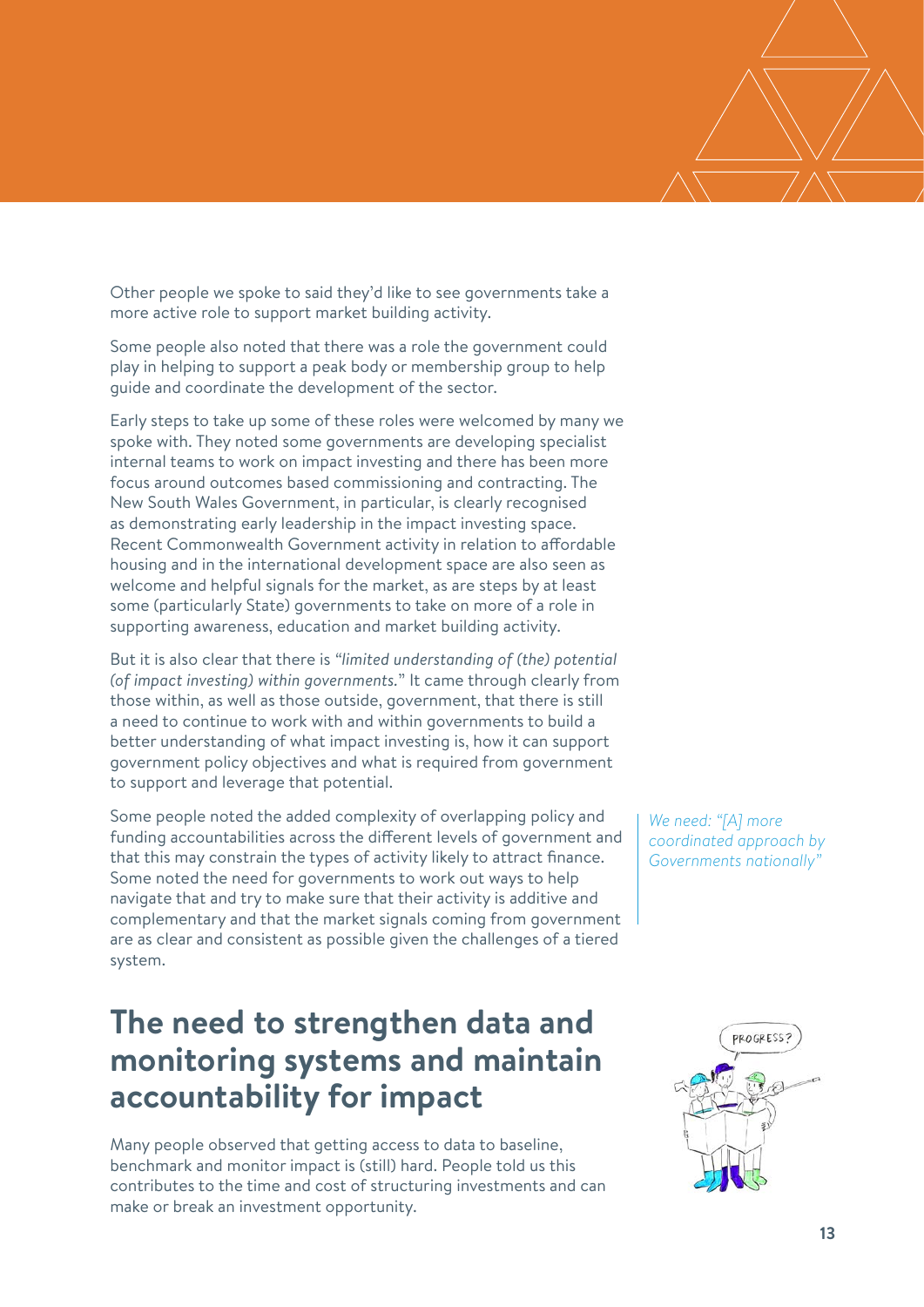*We need: "better impact measurement frameworks."*



A number of people noted that there is a significant role to be played by government in this area, as much of the data that needs to be used to baseline and monitor activity is actually managed by government, particularly in the case of government commissioned services.

There is a clear sense that more work is needed to strengthen measurement systems. Some people expressed particular concern about 'impact-washing'. While recognising that investments will vary in the focus and balance of their objectives, some people noted that they have been seeing investments they regard as "impact light" entering the market, that is, investments delivering relatively low social or environmental returns or where accountability for outcomes is limited and little effort is being put into measuring those impacts. There was concern that if not managed appropriately, this could undermine the credibility of the developing market.



#### **The opportunity to harness interest in the UN SDGs to drive action**



A positive note came through in the optimism of some about the motivating effect that the UN SDGs and shared value principles are starting to have on corporates and superannuation funds. Some people observed that they are starting to see some companies thinking about and structuring their business and investment activity to deliver a social and environmental, as well as financial return.

Some people identified this as an area where there was a real opportunity to drive impact. Some also saw potential to engage grassroots consumers to help encourage these trends through demand, in relation to both corporate and institutional investors.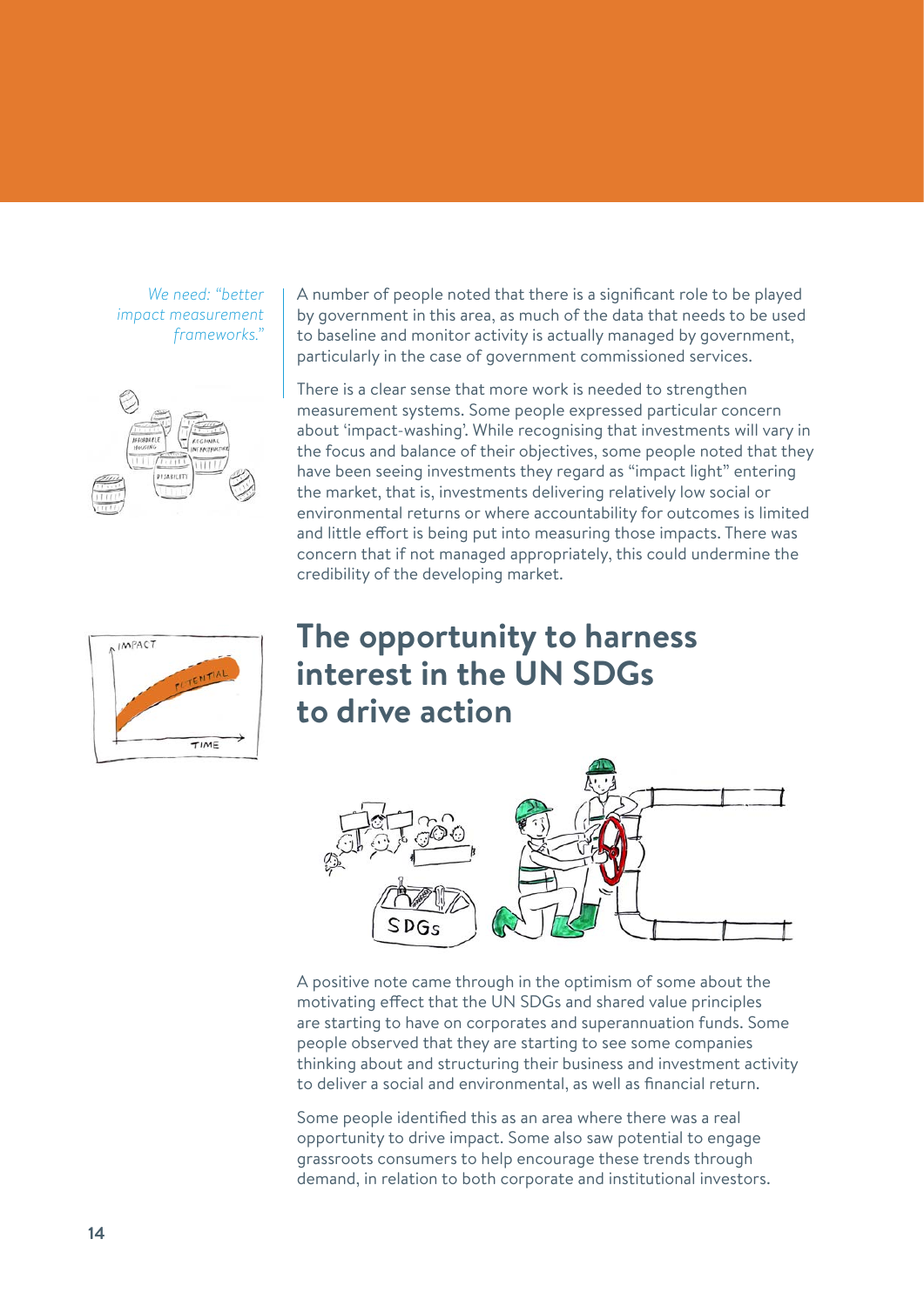A few people noted that the commitment to impact investment is both a commercial and a philosophical one. They highlighted the key role executives and boards can play in determining whether an investor moves into the impact investing space and noted that there is a need to engage those groups on both levels to encourage engagement in impact investing activity.

*"We need to connect people to impact investing through story and experience." "We see it [impact investing] as a rational movement that is driven by measurement. Measurement is important but does NOT move people. In almost all cases it supports our belief system. Very occasionally people change their beliefs due to data, but mostly they change their beliefs due to emotional experiences."*

# **Key insights**

People told us that impact investing is developing as a field in Australia, that there is significant untapped potential and that they want to see that realised.

Some people highlighted concrete opportunities in the short term to accelerate progress. Those opportunities tended to focus on activity targeting 'sweet spots' for innovation and on unlocking untapped capital, particularly from the superannuation funds.

Other levers for growth that were identified included:

- Designing for scale and to replicate good ideas;
- Deepening and skilling up the intermediary market in a sustainable way;
- Packaging opportunities differently to make them more attractive to investors, including pooling and aggregation options;
- Attracting sources of (catalytic) capital that can unlock both activity and capital;
- Encouraging governments to broaden and deepen their engagement and be more proactive in helping to guide and support market growth;
- Strengthening impact management and measurement;
- Discouraging impact washing;
- Building on growing interest in the UN SDGs to engage and mobilise institutional investors, superannuation funds and corporates;



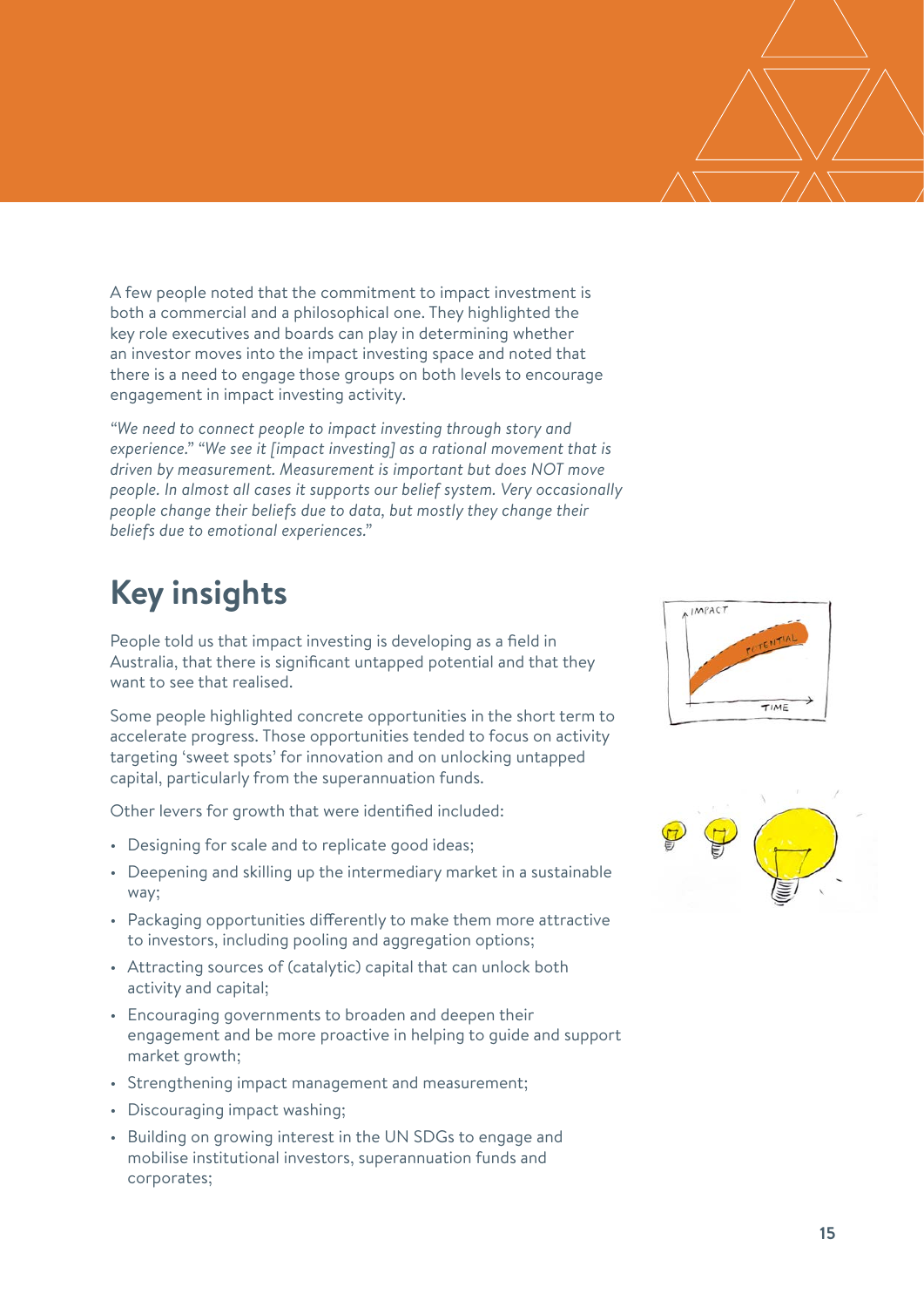*We need: "The continuation of market building activities … and more stakeholders playing a role to invest in growing the market."*

> *"Collaboration across all sectors is required to build the [impact investing] market."*



- Marketing impact investing more broadly and activating consumer demand to incentivise action;
- Taking up global opportunities and harnessing impact investment to support development in our region; and
- Investing time, resources, effort and money in market building.

The work ahead includes digging deeper into who can – or should – do what to action these things, and where the greatest need and scope lies for collaboration. It will also include identifying and prioritising the actions that can deliver the most benefit and achieve breakthroughs for growth.

Everyone we talked to was keen to see the impact investing field in Australia continue to grow and develop, to support more activity, to foster innovation and to unlock capital.

The message is clear, there is an opportunity to super charge the impact investing ecosystem in Australia by working proactively together on the areas for focus that have been identified.

The AAB is keen to build off the work that has been done in this study and to work with other people who are interested in continuing to develop the impact investing field to put together a strategy for how we can all help to move things forward. Let's take up that challenge together and make a real contribution to the people and the planet, and the Australia we all want for the future.



## **Where to from here**

In line with its mandate to help support and accelerate the growth of the Australian impact investment market, the AAB will be reaching out to players across the impact investing system to convene discussions about how we best respond to the areas identified in this report as requiring focus from a strategy perspective to help build the Australian market. Our intention will be to identify the roles that need to be played across the ecosystem to help drive growth and provide a platform for people to identify and take up the roles that are relevant to them.

The AAB will also be sharing the findings from this field study with the GSG to contribute to work that it is doing to support the development of the global impact investing market.

If you are interested in contributing resources, ideas and effort to the next wave of strategy at the local and / or global level please contact us: nextwave@australianadvisoryboard.com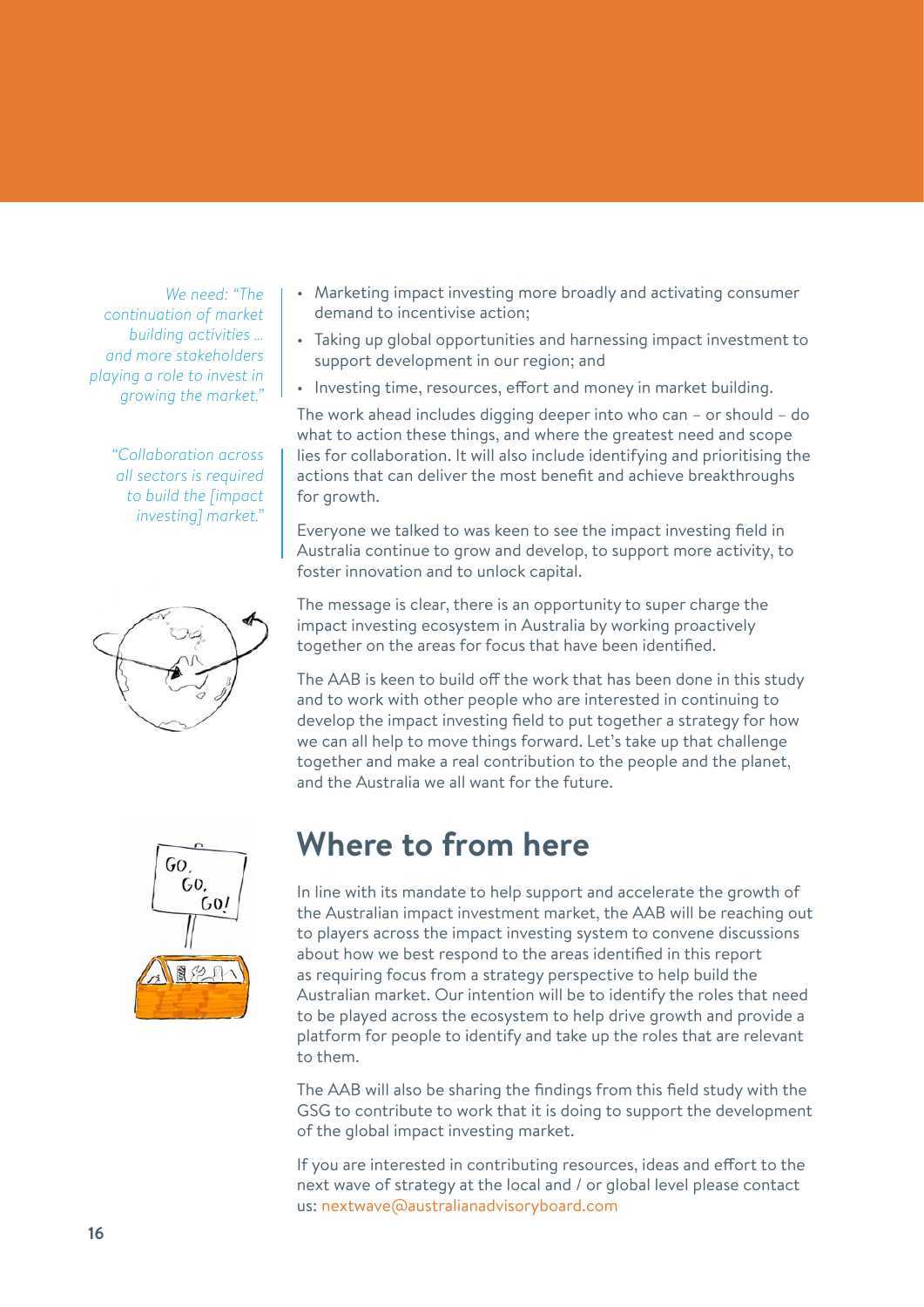## **References**

Consultations and survey responses collected through the field scan

Addis, R., Bowden, A. & Simpson, D., Delivering on Impact: The Australian Advisory Board Breakthrough Strategy to Catalyse Impact Investment., Victoria., 2014. (Impact Investing Australia 2014)

Addis R., McLeod, J. & Raine, A., IMPACT-Australia - Investment for social and economic benefit., Australia (Department of Education, Employment & Workplace Relations, 2013)

Dembeck, K., Madhavan, D., Michaux, F. & Potter, B., Impact Investing Australia 2016 Investor Report., Australia., 2016. (Impact Investing Australia 2016)

Global Steering Group on Impact Investment CEO Report, GSG Summit July 2017 extracted from Markets and Markets Interim Report - Global Impact Investing: Market Size and Forecast; Global Impact Investment Surveys 2016 & 2017. (Global Steering Group for Impact Investment 2017)

Global Impact Investing Network (GIIN), Highlights for the GIIN 2017 Impact Investor Survey downloaded at https://thegiin.org/ assets/2017%20Survey%201%20Pager.pdf (Global Impact Investing Network 2017)